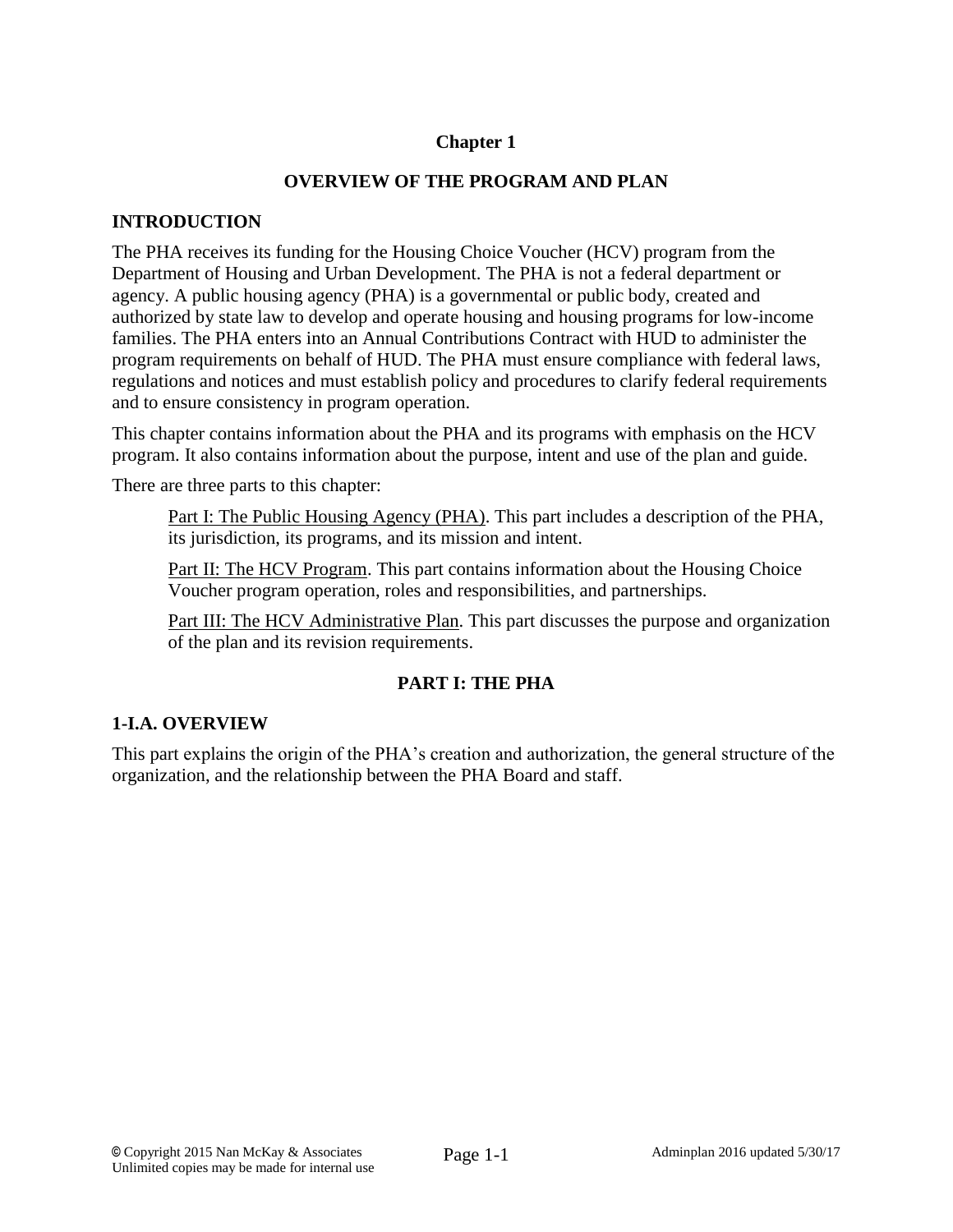# **1-I.B. ORGANIZATION AND STRUCTURE OF THE PHA**

The Section 8 tenant-based Housing Choice Voucher (HCV) assistance program is funded by the federal government and administered by **Klamath Housing Authority** for the jurisdiction of **Klamath and Lake counties**.

The officials of a PHA are known as commissioners or, collectively, as the board of commissioners. Commissioners are appointed in accordance with state housing law and generally serve in the same capacity as the directors of a corporation, establishing policies under which the PHA conducts business, ensuring that policies are followed by PHA staff and ensuring that the PHA is successful in its mission. The board is responsible for preserving and expanding the agency's resources and assuring the agency's continued viability.

Formal actions of the PHA are taken through written resolutions, adopted by the board of commissioners and entered into the official records of the PHA.

The principal staff member of the PHA is the executive director (ED), hired and appointed by the board of commissioners. The executive director is directly responsible for carrying out the policies established by the board and is delegated the responsibility for hiring, training and supervising the PHA staff in order to manage the day-to-day operations of the PHA. The executive director is responsible for ensuring compliance with federal and state laws and directives for the programs managed. In addition, the executive director's duties include budgeting and financial planning for the agency.

## **1-I.C. PHA MISSION**

The purpose of a mission statement is to communicate the purpose of the agency to people inside and outside of the agency. It provides guiding direction for developing strategy, defining critical success factors, searching out key opportunities, making resource allocation choices, satisfying clients and stakeholders, and making decisions.

### PHA Policy

The mission of Klamath Housing Authority (KHA) is to provide low income people in Klamath and Lake Counties with the opportunities to obtain affordable housing and achieve self-sufficiency.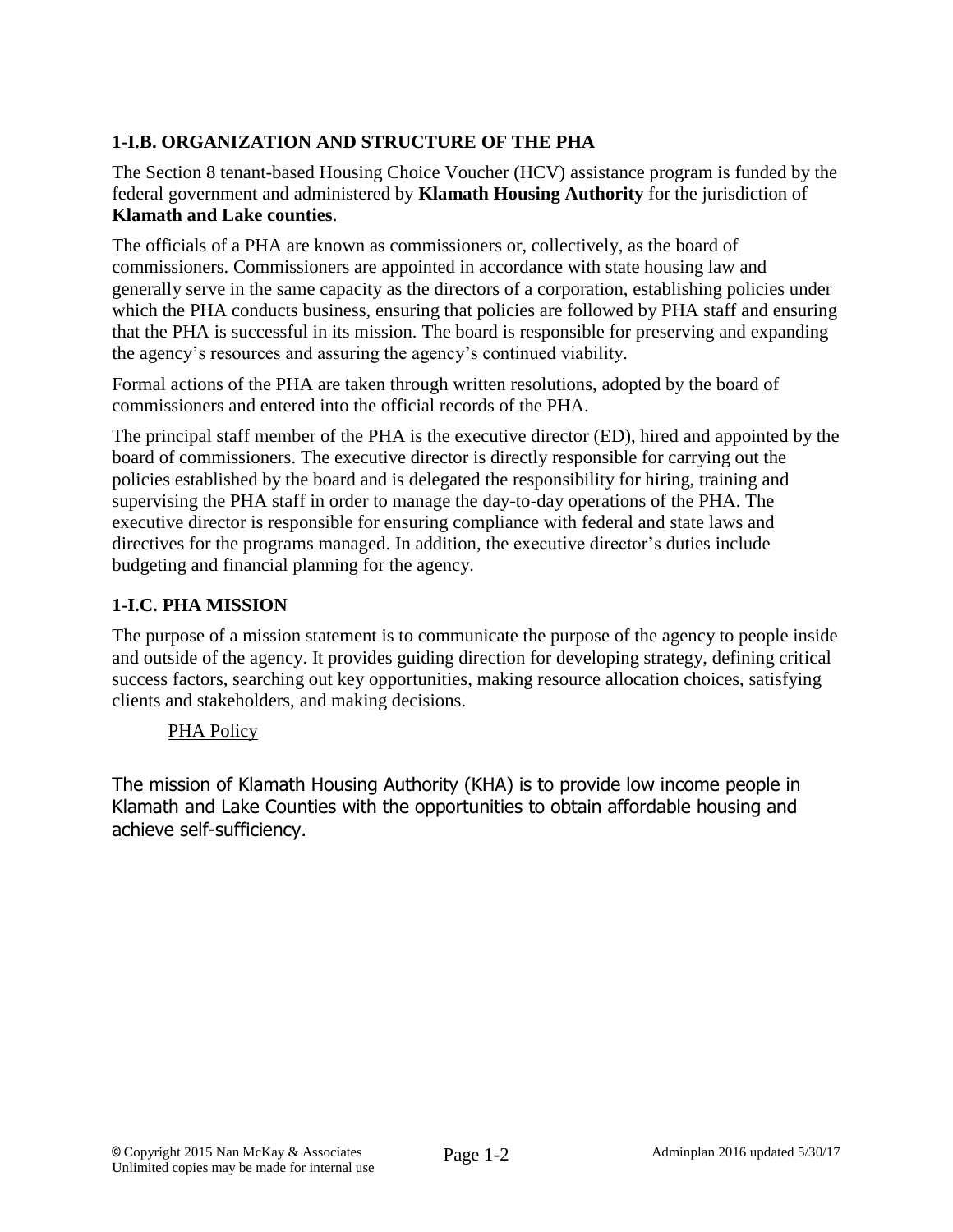### **1-I.D. THE PHA'S PROGRAMS**

The following programs are included under this administrative plan:

### PHA Policy

The PHA's administrative plan is applicable to the operation of the Housing Choice Voucher program.

### **1-I.E. THE PHA'S COMMITMENT TO ETHICS AND SERVICE**

As a public service agency, the PHA is committed to providing excellent service to HCV program participants, owners, and to the community. The PHA's standards include:

- Administer applicable federal and state laws and regulations to achieve high ratings in performance measurement indicators while maintaining efficiency in program operation to ensure fair and consistent treatment of clients served.
- Provide decent, safe, and sanitary housing  $-$  in compliance with program housing quality standards – for very low income families while ensuring that family rents are fair, reasonable, and affordable.
- Encourage self sufficiency of participant families and assist in the expansion of family opportunities which address educational, socio-economic, recreational and other human services needs.
- Promote fair housing and the equal opportunity for very low-income families of all ethnic backgrounds to experience freedom of housing choice.
- Promote a housing program which maintains quality service and integrity while providing an incentive to private property owners to rent to very low-income families.
- Promote a market-driven housing program that will help qualified low-income families be successful in obtaining affordable housing and increase the supply of housing choices for such families.
- Create positive public awareness and expand the level of family, owner, and community support in accomplishing the PHA's mission.
- Attain and maintain a high level of standards and professionalism in day-to-day management of all program components.
- Administer an efficient, high-performing agency through continuous improvement of the PHA's support systems and a high level of commitment to our employees and their development.

The PHA will make every effort to keep program participants informed of HCV program rules and regulations, and to advise participants of how the program rules affect them.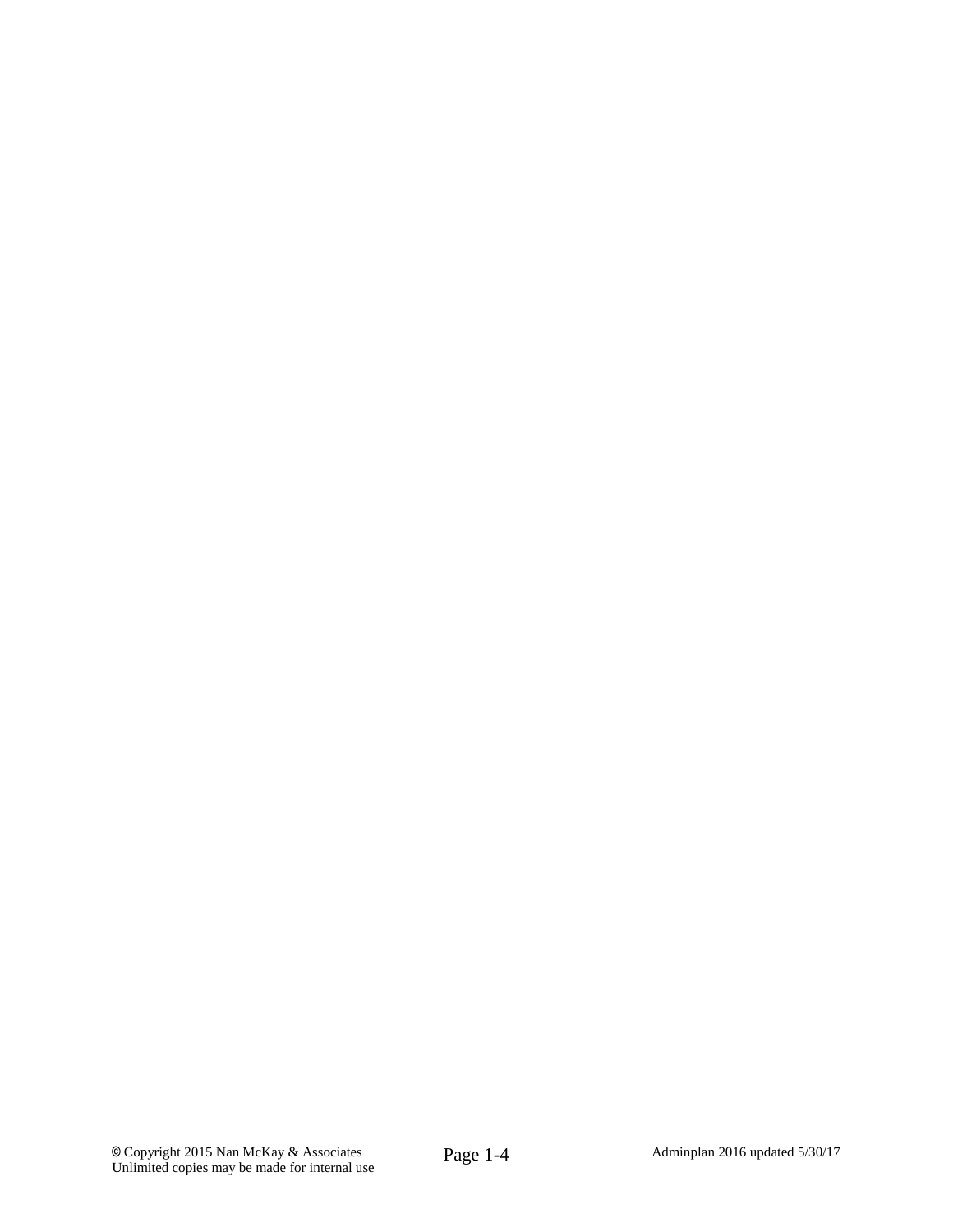## **PART II: THE HOUSING CHOICE VOUCHER (HCV) PROGRAM**

### **1-II.A. OVERVIEW AND HISTORY OF THE PROGRAM**

The intent of this section is to provide the public and staff with information related to the overall operation of the program. There have been many changes to the program since its inception in 1974 and a brief history of the program will assist the reader to better understand the program.

The United States Housing Act of 1937 (the "Act") is responsible for the birth of federal housing program initiatives. The Act was intended to provide financial assistance to states and cities for public works projects, slum clearance and the development of affordable housing developments for low-income residents.

The Housing and Community Development (HCD) Act of 1974 created a new federally assisted housing program – the Section 8 Existing program (also known as the Section 8 Certificate program). The HCD Act represented a significant shift in federal housing strategy from locally owned public housing to privately owned rental housing.

Under the Certificate program, federal housing assistance payments were made directly to private owners of rental housing, where this housing was made available to lower-income families. Eligible families were able to select housing in the private rental market. Assuming that the housing met certain basic physical standards of quality ("housing quality standards") and was within certain HUD-established rent limitations ("fair market rents"), the family would be able to receive rental assistance in the housing unit. Family contribution to rent was generally set at 30 percent of the family's adjusted income, with the remainder of the rent paid by the program.

Another unique feature of the Certificate program was that the rental assistance remained with the eligible family, if the family chose to move to another privately-owned rental unit that met program requirements (in contrast to the public housing program where the rental assistance remains with the unit, should the family decide to move). Consequently, the Certificate program was characterized as tenant-based assistance, rather than unit-based assistance.

The Housing and Community Development (HCD) Act of 1987 authorized a new version of tenant-based assistance – the Section 8 Voucher program. The Voucher program was very similar to the Certificate program in that eligible families were able to select housing in the private rental market and receive assistance in that housing unit.

However, the Voucher program permitted families more options in housing selection. Rental housing still had to meet the basic housing quality standards, but there was no fair market rent limitation on rent. In addition, family contribution to rent was not set at a limit of 30 percent of adjusted income. Consequently, depending on the actual rental cost of the unit selected, a family might pay more or less than 30 percent of their adjusted income for rent.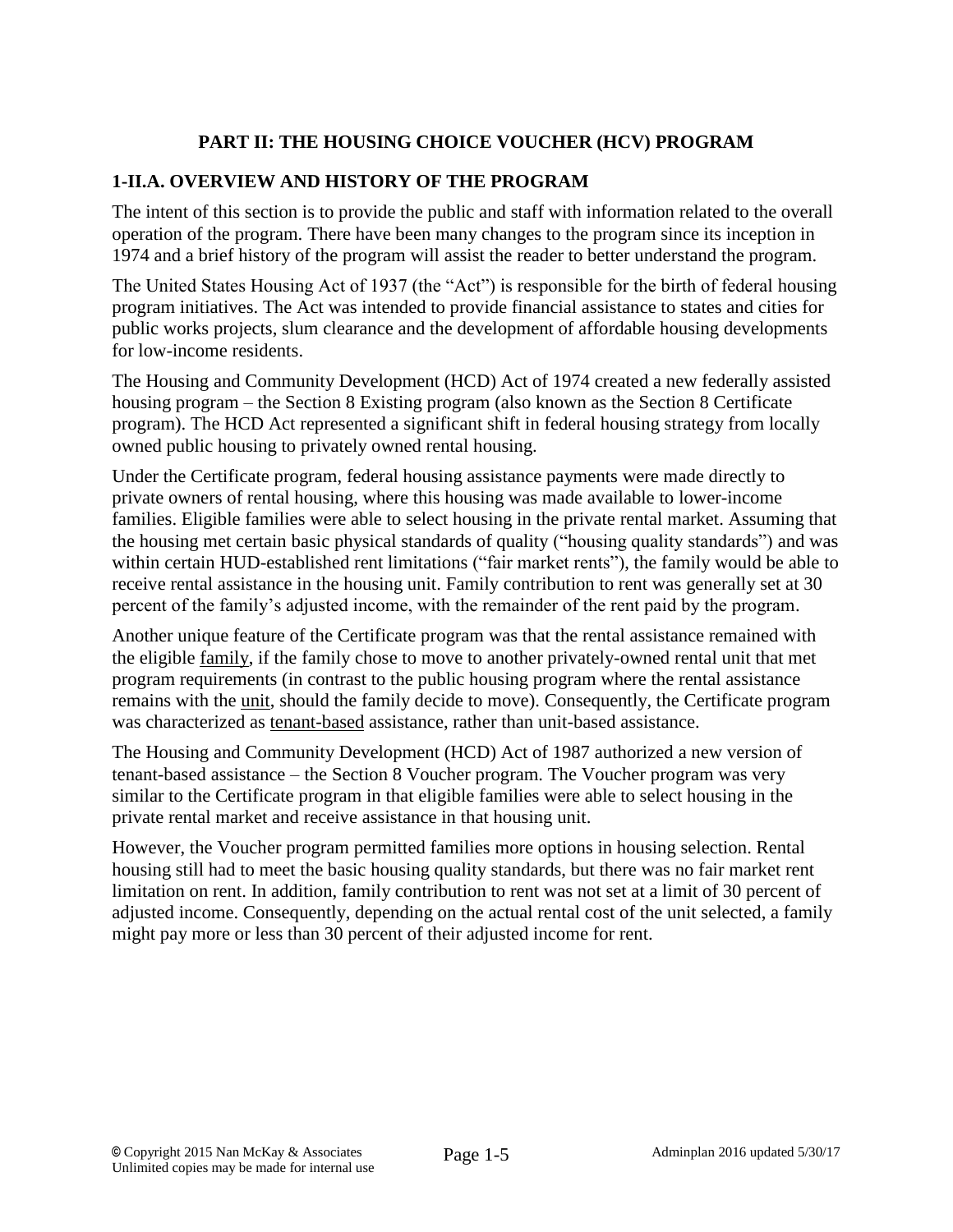From 1987 through 1999, public housing agencies managed both the Certificate and Voucher tenant-based assistance programs, with separate rules and requirements for each. From 1994 through 1998, HUD published a series of new rules, known as "conforming" rules, to more closely combine and align the two similar housing programs, to the extent permitted by the law.

In 1998, the Quality Housing and Work Responsibility Act (QHWRA) – also known as the Public Housing Reform Act – was signed into law. QHWRA eliminated all statutory differences between the Certificate and Voucher tenant-based programs and required that the two programs be merged into a single tenant-based assistance program, now known as the Housing Choice Voucher (HCV) program.

The HCV program was modeled closely on the pre-merger Voucher program. However, unlike the pre-merger Voucher program, the HCV program requires an assisted family to pay at least 30 percent of adjusted income for rent.

The transition of assistance from the Certificate and Voucher programs to the new HCV program began in October 1999. By October 2001, all families receiving tenant-based assistance were converted to the HCV program.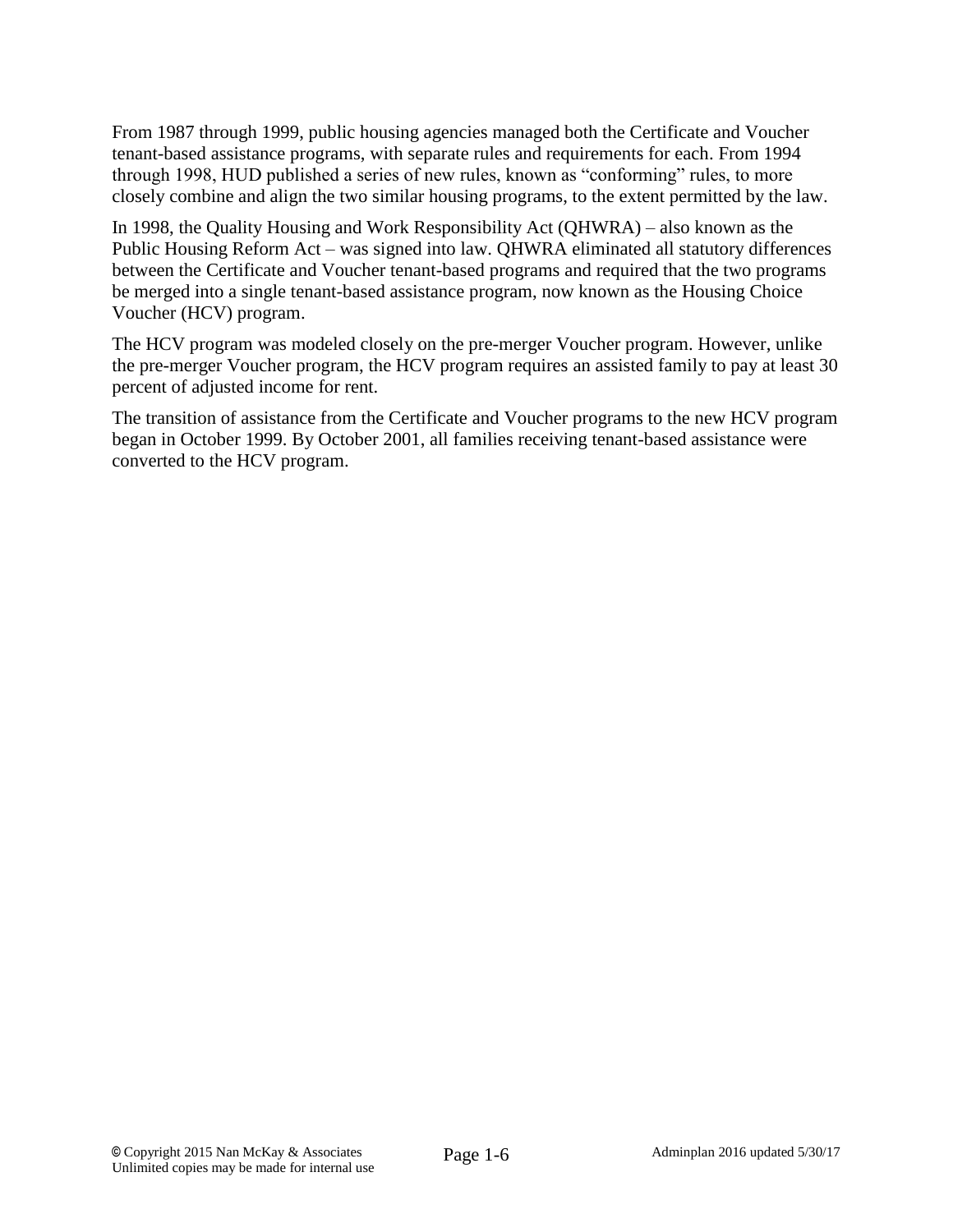## **1-II.B. HCV PROGRAM BASICS**

The purpose of the HCV program is to provide rental assistance to eligible families. The rules and regulations of the HCV program are determined by the U.S. Department of Housing and Urban Development. The PHA is afforded choices in the operation of the program which are included in the PHA's administrative plan, a document approved by the board of commissioners of the PHA.

The HCV program offers mobility to eligible families because they may search for suitable housing anywhere in the PHA's jurisdiction and may also be eligible to move under portability to other PHAs' jurisdictions.

When a family is determined to be eligible for the program and funding is available, the PHA issues the family a housing voucher. When the family finds a suitable housing unit and funding is available, the PHA will enter into a contract with the owner and the family will enter into a lease with the owner. Each party makes their respective payment to the owner so that the owner receives full rent.

Even though the family is determined to be eligible for the program, the owner has the responsibility of approving the family as a suitable renter. The PHA continues to make payments to the owner as long as the family is eligible and the housing unit continues to qualify under the program.

## **1-II.C. THE HCV PARTNERSHIPS**

To administer the HCV program, the PHA enters into a contractual relationship with HUD (Consolidated Annual Contributions Contract). The PHA also enters into contractual relationships with the assisted family and the owner or landlord of the housing unit.

For the HCV program to work and be successful, all parties involved – HUD, the PHA, the owner, and the family – have important roles to play. The roles and responsibilities of all parties are defined in federal regulations and in legal documents that parties execute to participate in the program.

The chart on the following page illustrates key aspects of these relationships.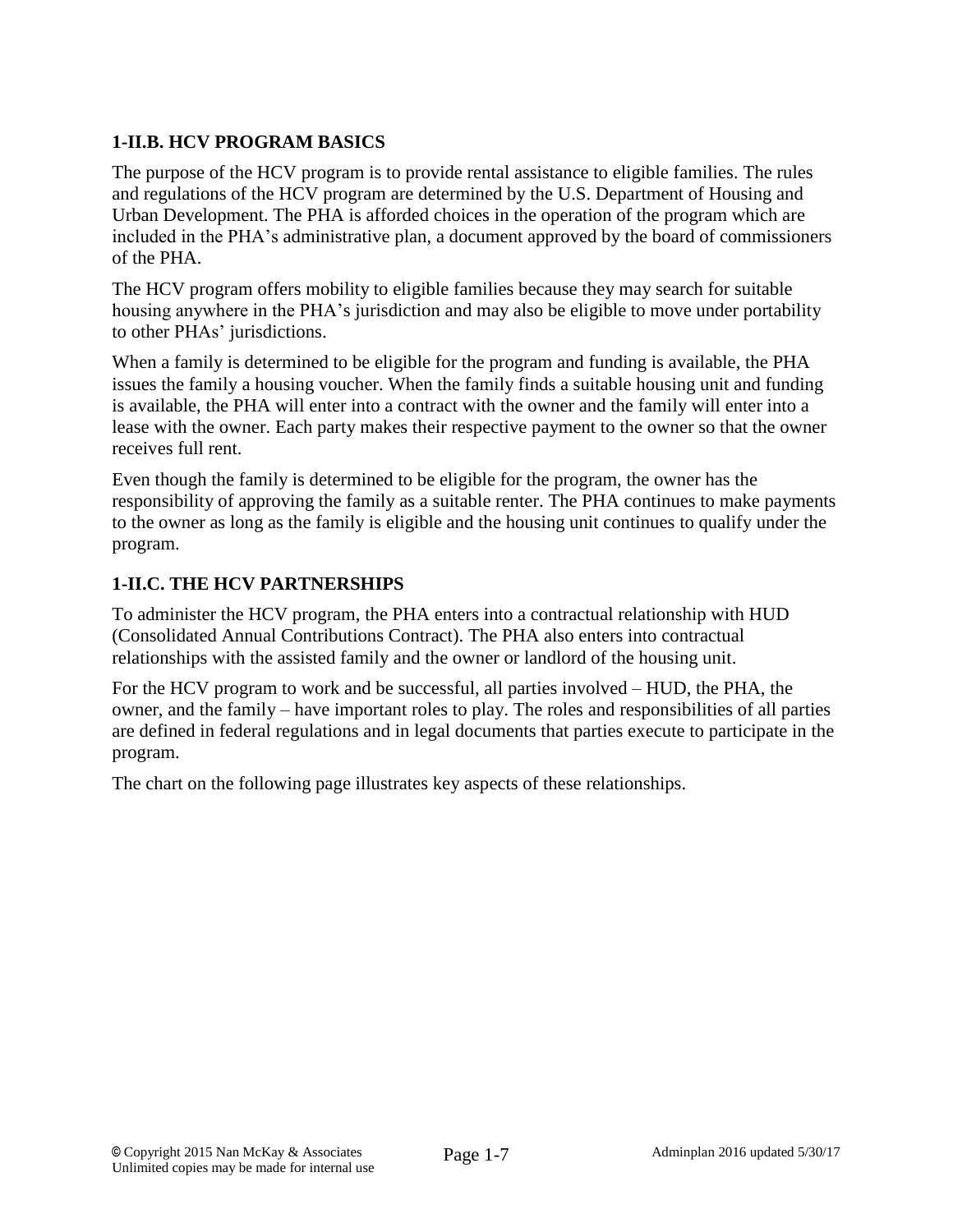**The HCV Relationships:**

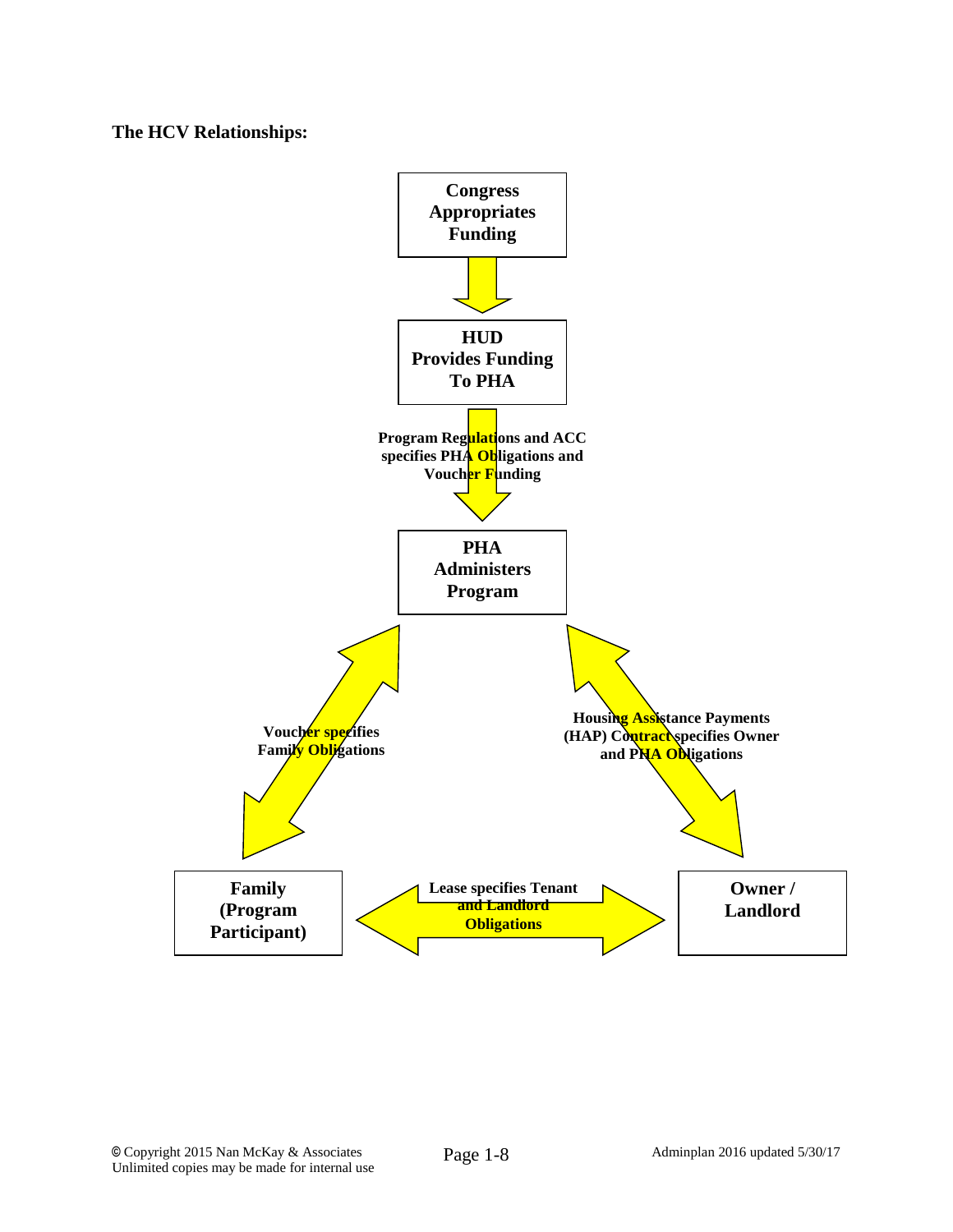### **What Does HUD Do?**

HUD has the following major responsibilities:

- Develop regulations, requirements, handbooks, notices and other guidance to implement HCV housing program legislation passed by Congress;
- Allocate HCV program funds to PHAs;
- Provide technical assistance to PHAs on interpreting and applying HCV program requirements;
- Monitor PHA compliance with HCV program requirements and PHA performance in program administration.

#### **What Does the PHA Do?**

The PHA administers the HCV program under contract with HUD and has the following major responsibilities:

- Establish local policies to administer the program;
- Review applications from interested applicants to determine whether they are eligible for the program;
- Maintain a waiting list and select families for admission;
- Issue vouchers to eligible families and provide information on how to lease a unit;
- Conduct outreach to owners, with special attention to owners outside areas of poverty or minority concentration;
- Approve the rental unit (including assuring compliance with housing quality standards and rent reasonableness), the owner, and the tenancy;
- Make housing assistance payments to the owner in a timely manner;
- Recertify families for continued eligibility under the program;
- Ensure that owners and families comply with their contractual obligations;
- Provide families and owners with prompt, professional service;
- Comply with all fair housing and equal opportunity requirements, HUD regulations and requirements, the Annual Contributions Contract, HUD-approved applications for funding, the PHA's administrative plan, and other applicable federal, state and local laws.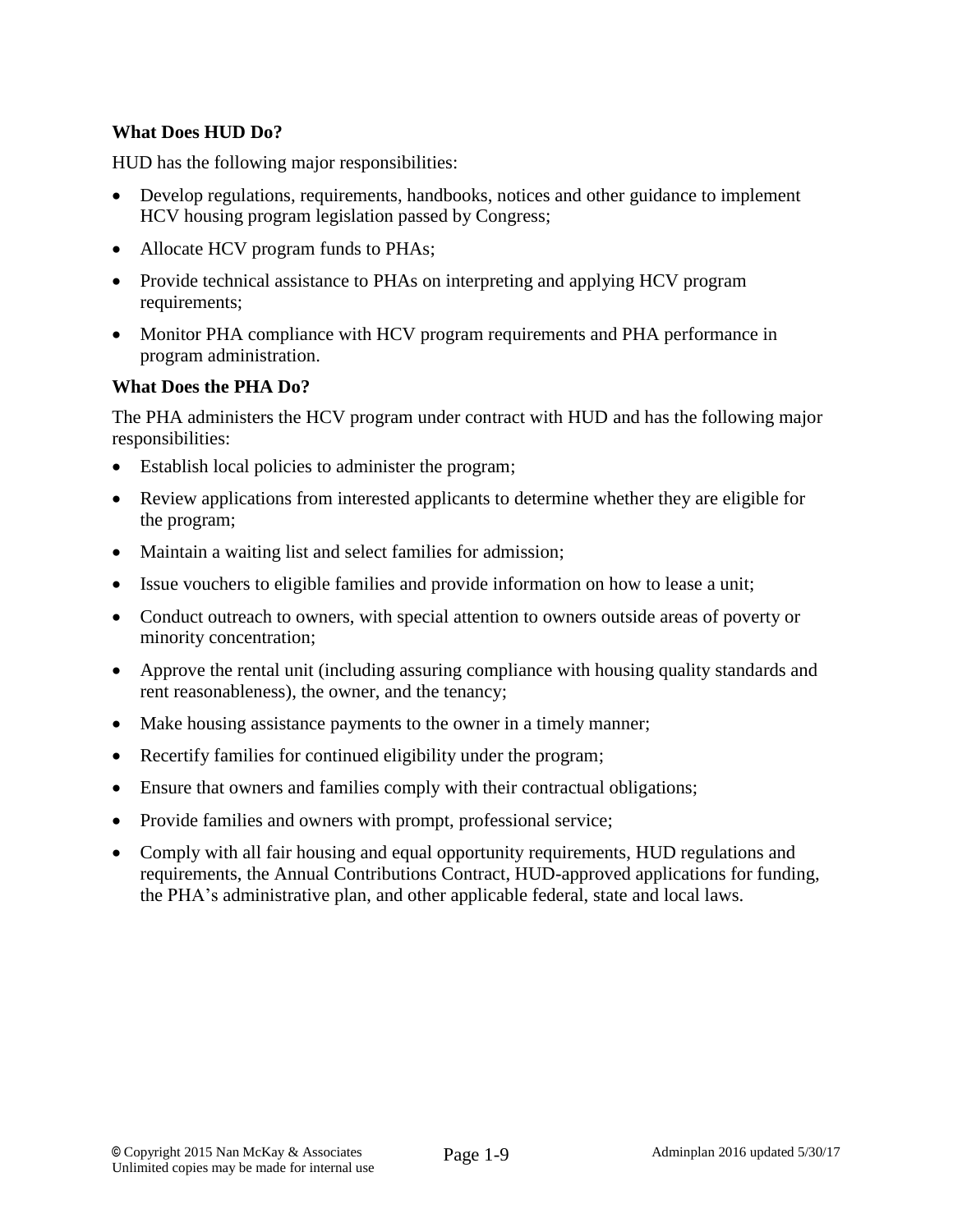### **What Does the Owner Do?**

The owner has the following major responsibilities:

- Screen families who apply for tenancy, to determine suitability as renters.
	- The PHA can provide some information to the owner, but the primary responsibility for tenant screening rests with the owner.
	- The owner should consider family background factors such as rent and bill-paying history, history of caring for property, respecting the rights of others to peaceful enjoyment of the property, compliance with essential conditions of tenancy, whether the family is engaging in drug-related criminal activity or other criminal activity that might threaten others.
- Comply with the terms of the Housing Assistance Payments contract executed with the PHA;
- Comply with all applicable fair housing laws and do not discriminate against anyone;
- Maintain the housing unit in accordance with Housing Quality Standards (HQS) and make necessary repairs in a timely manner;
- Collect rent due from the assisted family and otherwise comply with and enforce provisions of the dwelling lease.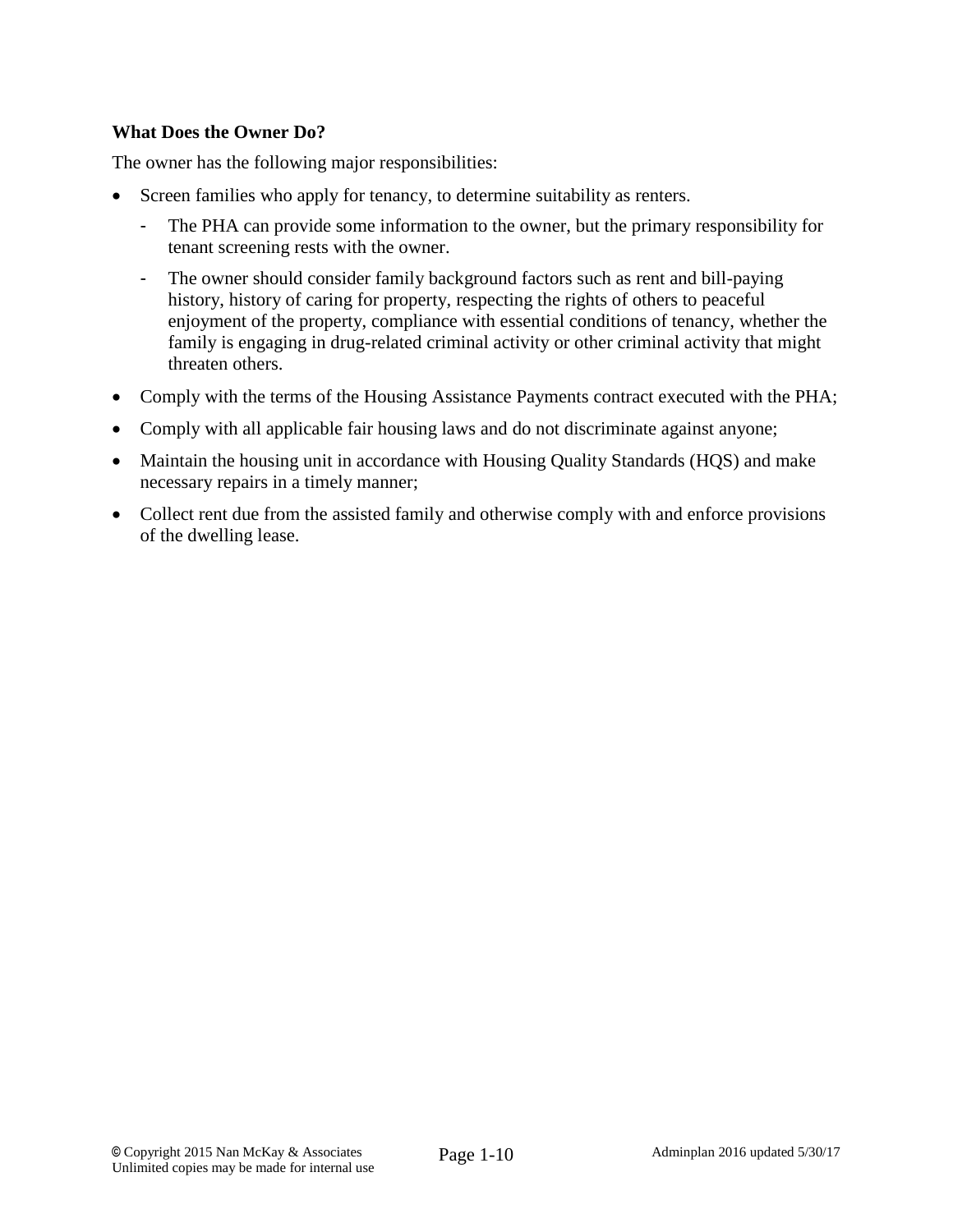### **What Does the Family Do?**

The family has the following responsibilities:

- Provide the PHA with complete and accurate information as determined by the PHA to be necessary for administration of the program;
- Make their best and most timely efforts to locate qualified and suitable housing;
- Attend all appointments scheduled by the PHA;
- Allow the PHA to inspect the unit at reasonable times and after reasonable notice;
- Take responsibility for care of the housing unit, including any violations of housing quality standards caused by the family;
- Comply with the terms of the lease with the owner;
- Comply with the family obligations of the voucher;
- Not commit serious or repeated violations of the lease;
- Not engage in drug-related or violent criminal activity;
- Notify the PHA and the owner before moving or terminating the lease;
- Use the assisted unit only for residence and as the sole residence of the family. Not sublet the unit, assign the lease, or have any interest in the unit;
- Promptly notify the PHA of any changes in family composition;
- Not commit fraud, bribery, or any other corrupt or criminal act in connection with any housing programs.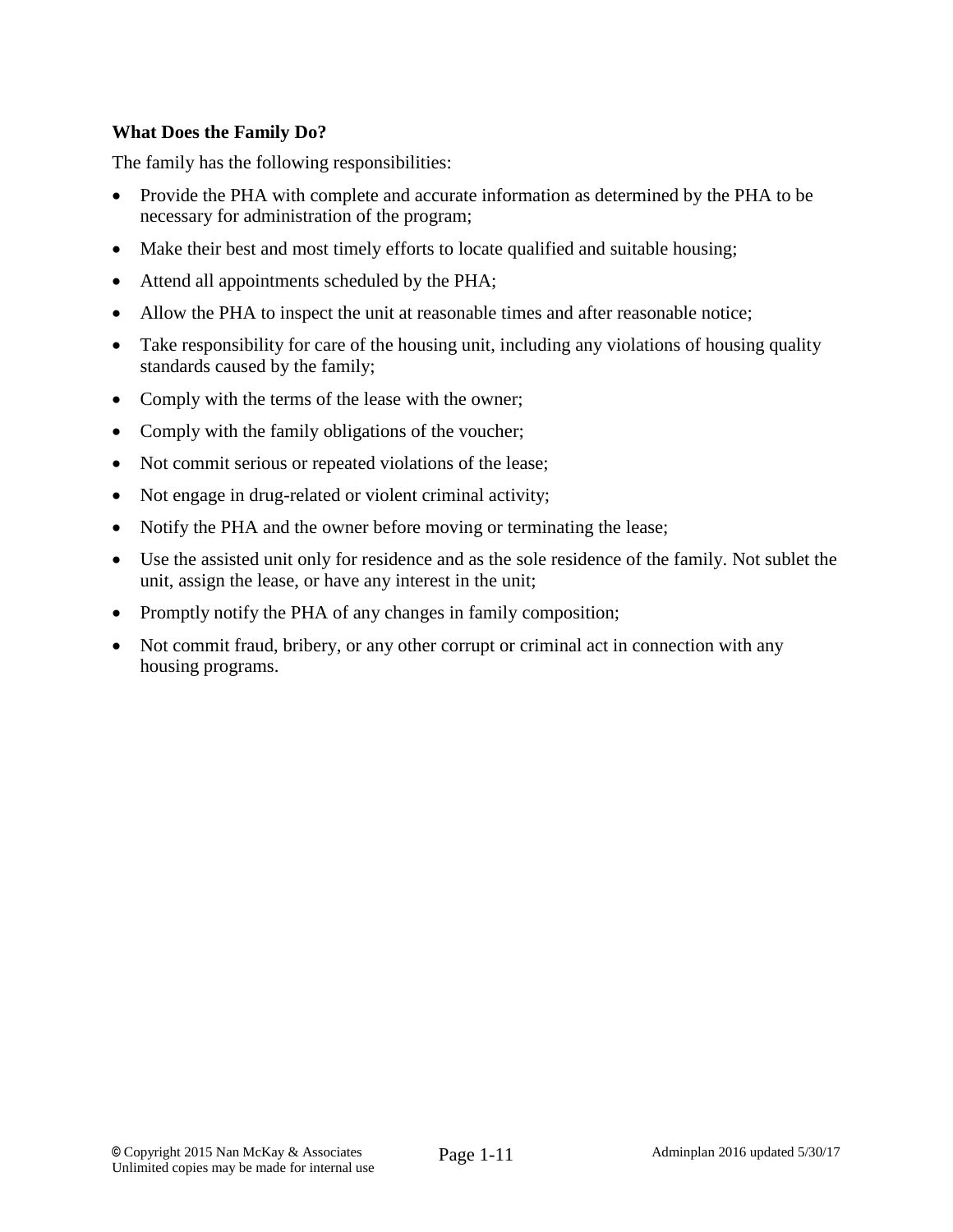## **1-II.D. APPLICABLE REGULATIONS**

Applicable regulations include:

- 24 CFR Part 5: General Program Requirements
- 24 CFR Part 8: Nondiscrimination
- 24 CFR Part 35: Lead-Based Paint
- 24 CFR Part 982: Section 8 Tenant-Based Assistance: Housing Choice Voucher Program
- 24 CFR Part 983: Project-Based Vouchers
- 24 CFR Part 985: The Section 8 Management Assessment Program (SEMAP)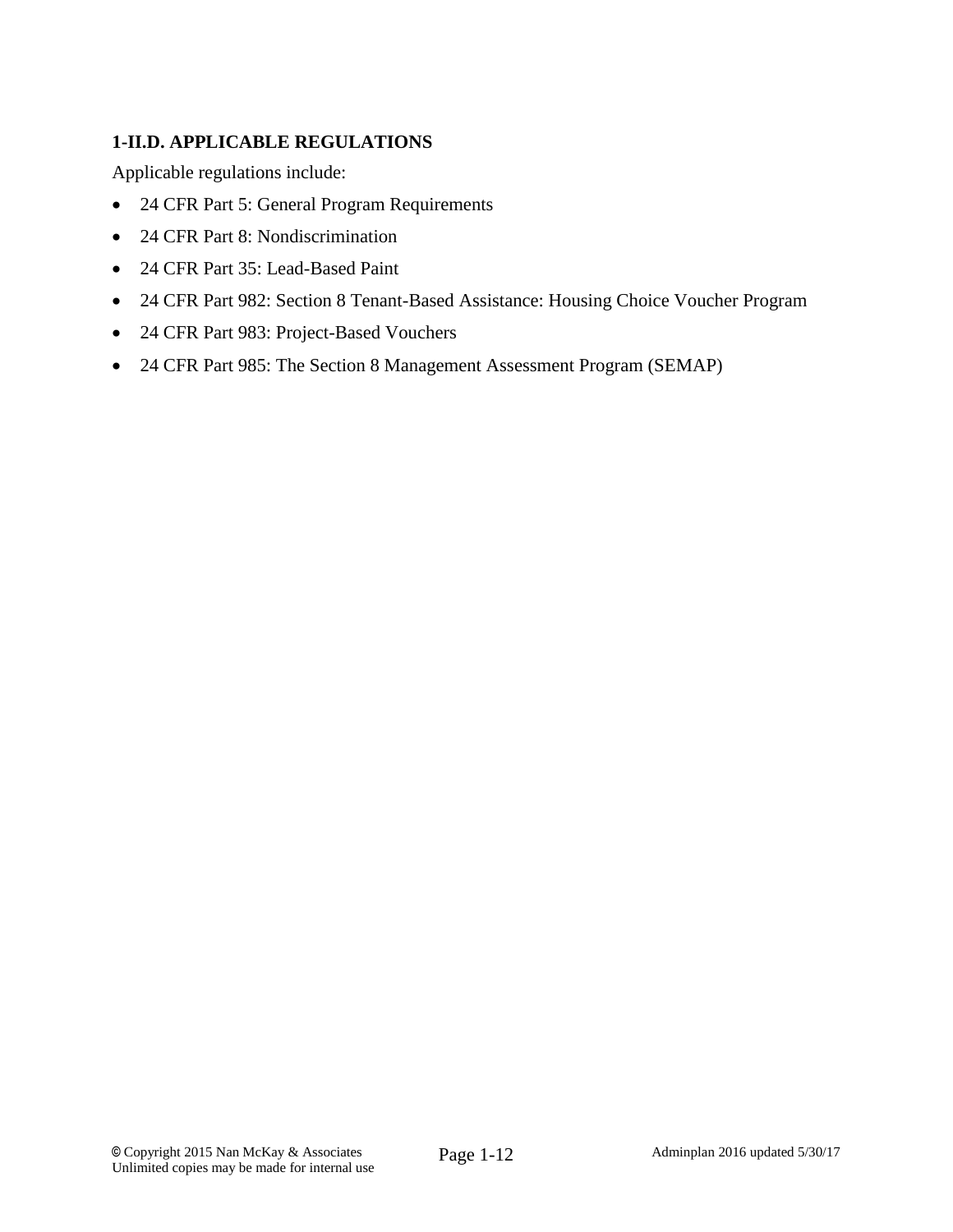## **PART III: THE HCV ADMINISTRATIVE PLAN**

#### **1-III.A. OVERVIEW AND PURPOSE OF THE PLAN**

The administrative plan is required by HUD. The purpose of the administrative plan is to establish policies for carrying out the programs in a manner consistent with HUD requirements and local goals and objectives contained in the PHA's agency plan. This administrative plan is a supporting document to the PHA agency plan, and is available for public review as required by CFR 24 Part 903.

This administrative plan is set forth to define the PHA's local policies for operation of the housing programs in accordance with federal laws and regulations. All issues related to the HCV program not addressed in this document are governed by such federal regulations, HUD handbooks and guidebooks, notices, and other applicable law. The policies in this administrative plan have been designed to ensure compliance with the consolidated ACC and all HUDapproved applications for program funding.

The PHA is responsible for complying with all changes in HUD regulations pertaining to the HCV program. If such changes conflict with this plan, HUD regulations will have precedence.

Administration of the HCV program and the functions and responsibilities of PHA staff shall be in compliance with the PHA's personnel policy and HUD regulations as well as all federal, state and local fair housing laws and regulations.

### **1-III.B. CONTENTS OF THE PLAN [24 CFR 982.54]**

The HUD regulations at 24 CFR 982.54 define the policies that must be included in the administrative plan. They are as follow:

- Selection and admission of applicants from the PHA waiting list, including any PHA admission preferences, procedures for removing applicant names from the waiting list, and procedures for closing and reopening the PHA waiting list (Chapter 4);
- Issuing or denying vouchers, including PHA policy governing the voucher term and any extensions of the voucher term. If the PHA decides to allow extensions of the voucher term, the PHA administrative plan must describe how the PHA determines whether to grant extensions, and how the PHA determines the length of any extension (Chapter 5);
- Any special rules for use of available funds when HUD provides funding to the PHA for a special purpose (e.g., desegregation), including funding for specified families or a specified category of families (Chapter 4);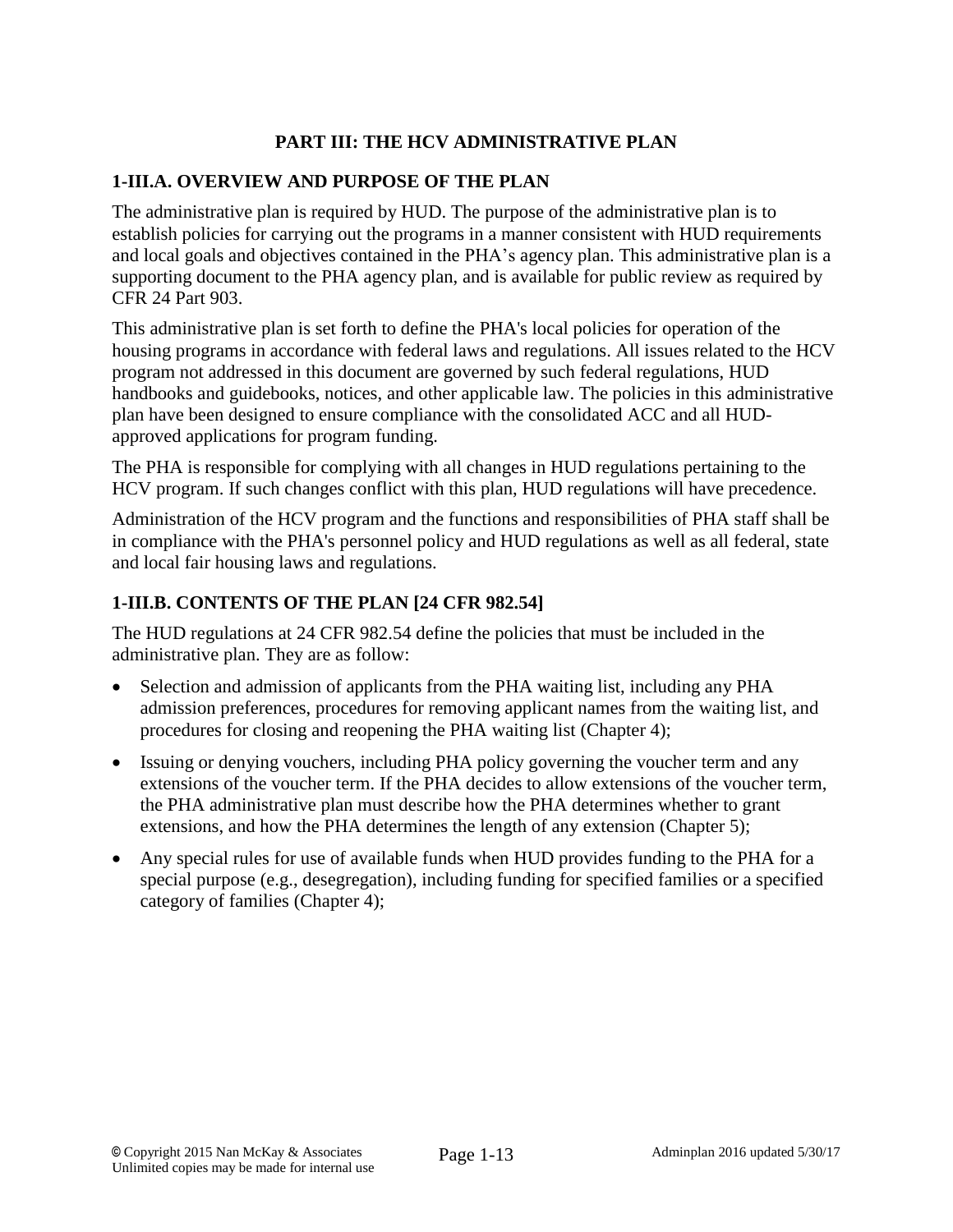- Occupancy policies, including definition of what group of persons may qualify as a 'family', definition of when a family is considered to be 'continuously assisted'; standards for denying admission or terminating assistance based on criminal activity or alcohol abuse in accordance with 982.553 (Chapters 3 and 12);
- Encouraging participation by owners of suitable units located outside areas of low income or minority concentration (Chapter 13);
- Assisting a family that claims that illegal discrimination has prevented the family from leasing a suitable unit (Chapter 2);
- Providing information about a family to prospective owners (Chapters 3 and 9);
- Disapproval of owners (Chapter 13);
- Subsidy standards (Chapter 5);
- Family absence from the dwelling unit (Chapter 12);
- How to determine who remains in the program if a family breaks up (Chapter 3);
- Informal review procedures for applicants (Chapter 16);
- Informal hearing procedures for participants (Chapter 16);
- The process for establishing and revising voucher payment standards, including policies on administering decreases in the payment standard during the HAP contract term (Chapter 16);
- The method of determining that rent to owner is a reasonable rent (initially and during the term of a HAP contract) (Chapter 8);
- Special policies concerning special housing types in the program (e.g., use of shared housing) (Chapter 15);
- Policies concerning payment by a family to the PHA of amounts the family owes the PHA (Chapter 16);
- $\bullet$  Interim redeterminations of family income and composition (Chapter 11);
- Restrictions, if any, on the number of moves by a participant family (Chapter 10);
- Approval by the board of commissioners or other authorized officials to charge the administrative fee reserve (Chapter 16);
- Procedural guidelines and performance standards for conducting required housing quality standards inspections (Chapter 8); and
- PHA screening of applicants for family behavior or suitability for tenancy (Chapter 3).